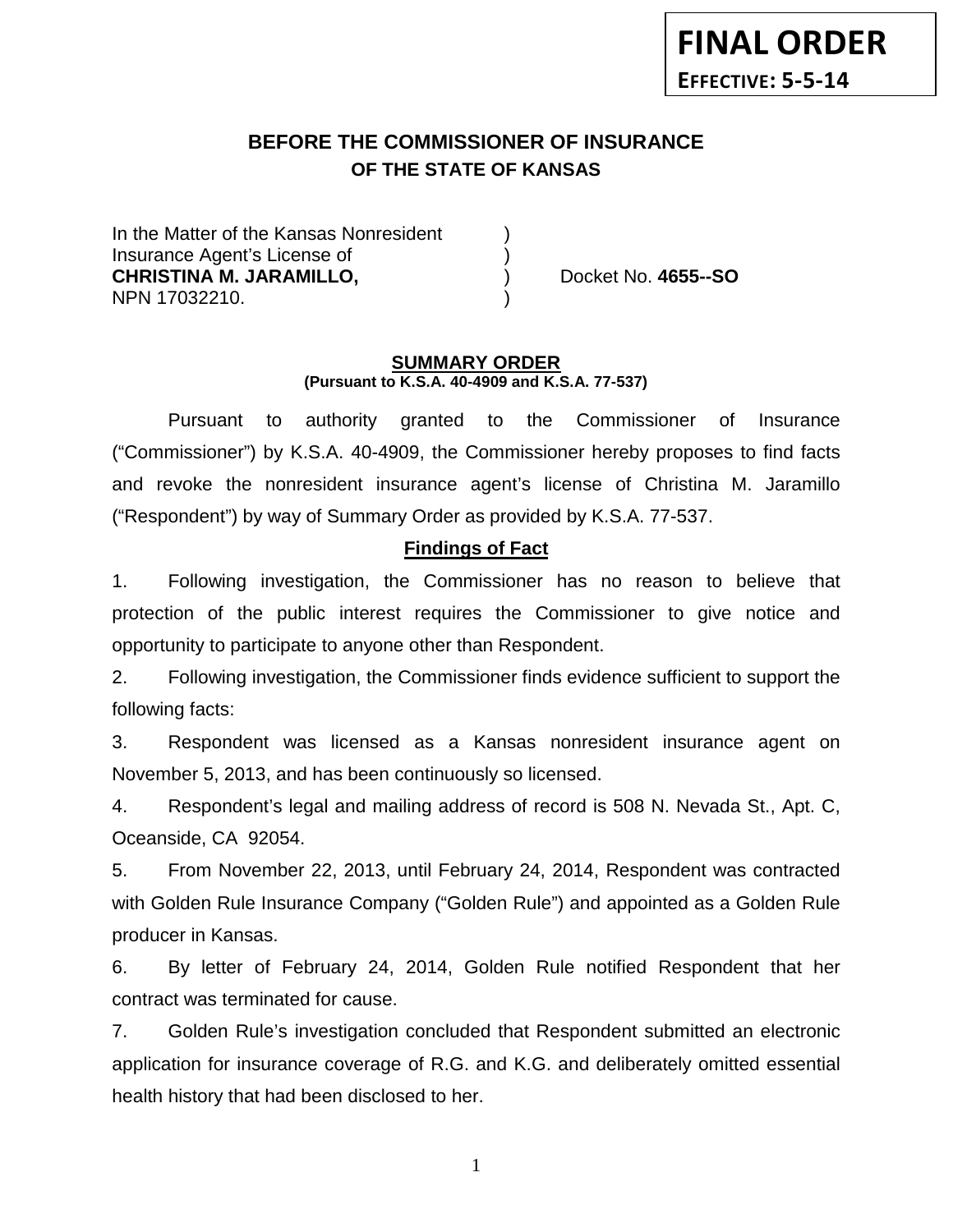8. By letter of March 27, 2014, addressed to Respondent at her mailing addresses of record, counsel for KID invited Respondent to reply in writing by April 14, 2014, if she disputed the foregoing facts.

9. To date, Respondent has not replied, and the letter has not been returned; thus, the facts are deemed undisputed.

### **Applicable Law**

10. K.S.A. 40-4909(a) provides, in relevant part:

"The commissioner may deny, suspend, revoke or refuse renewal of any license issued under this act if the commissioner finds that the applicant or license holder has: . . .

(7) Admitted to or been found to have committed any insurance unfair trade practice or fraud in violation of K.S.A. 40-2404, and amendments thereto.

(8) Used any fraudulent, coercive, or dishonest practice, or demonstrated any incompetence, untrustworthiness or financial irresponsibility in the conduct of business in this state or elsewhere." K.S.A. 2013 Supp. 40-4909(a).

11. "Making false or fraudulent statements or representations on or relative to an application for an insurance policy, for the purpose of obtaining a fee, commission, money or other benefit from any insurer, agent, broker or individual" is an insurance unfair trade practice. K.S.A. 2013 Supp. 40-2404(11).

12. In addition, the Commissioner may revoke any license issued under the Insurance Agents Licensing Act if the Commissioner finds that the interests of the insurer or the insurable interests of the public are not properly served under such license. K.S.A. 2013 Supp. 40-4909(b).

13. "Any action taken under this section which affects any license or imposes any administrative penalty shall be taken only after notice and an opportunity for hearing conducted in accordance with the provisions of the Kansas administrative procedures act." K.S.A. 2013 Supp. 40-4909(c).

14. "Whenever the commissioner imposes any administrative penalty or denies, suspends, revokes or refuses renewal of any license pursuant to subsection (a), any costs incurred as a result of conducting an administrative hearing authorized under the provisions of this section shall be assessed against the person who is the subject of the

2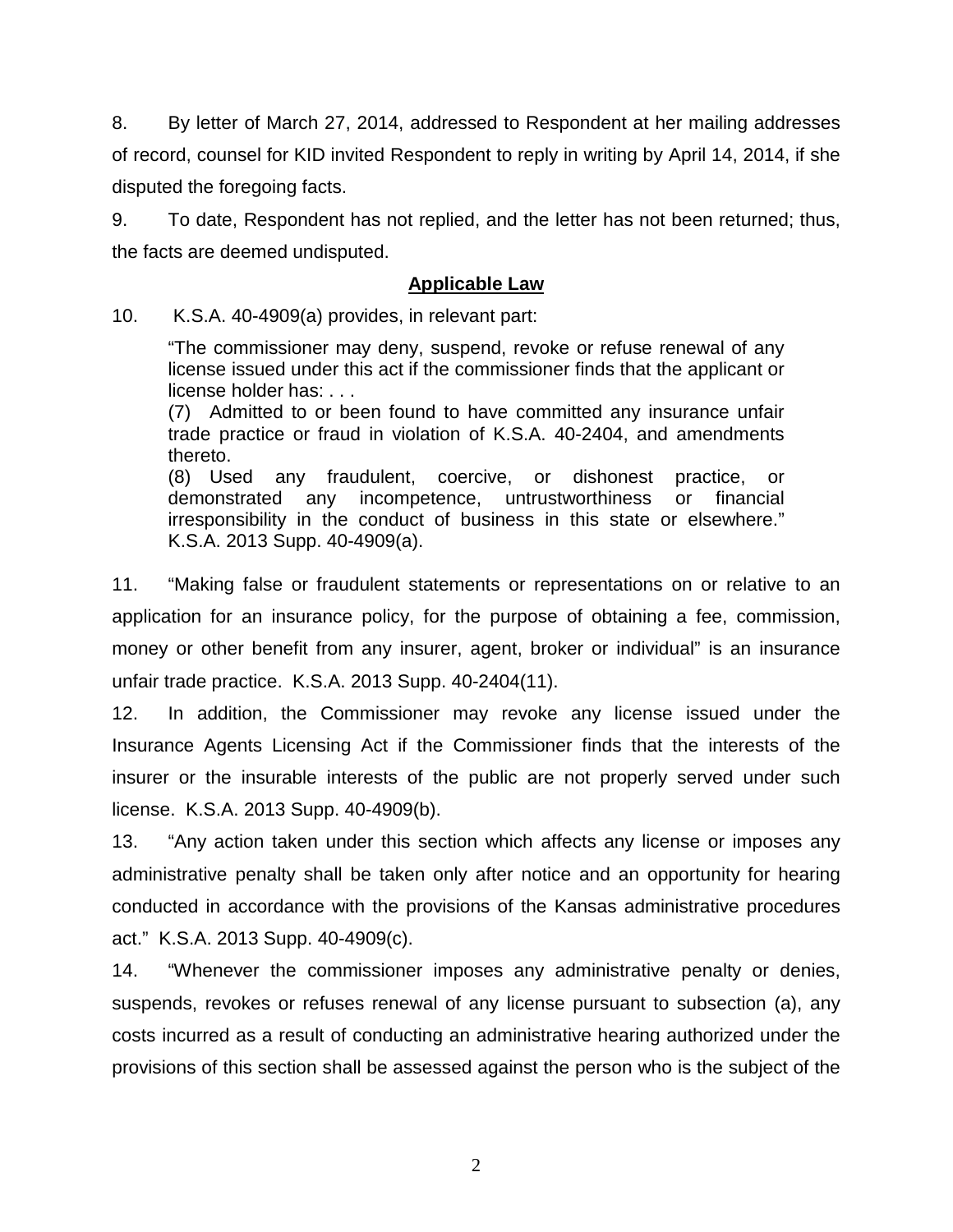hearing or any business entity represented by such person who is the party to the matters giving rise to the hearing." K.S.A. 2013 Supp. 40-4909(f).

#### **Conclusions of Law**

15. The Commissioner has jurisdiction over Respondent as well as the subject matter of this proceeding, and such proceeding is held in the public interest.

16. The Commissioner finds from the undisputed facts that Respondent's license may be revoked pursuant to K.S.A. 40-4909(a)(7) and K.S.A. 40-2404(11) because Respondent submitted an application for insurance containing false statements for the purpose of obtaining a benefit.

17. Moreover, the Commissioner finds that the conduct constitutes a fraudulent, coercive, or dishonest practice; thus, Respondent's license may also be revoked pursuant to K.S.A. 40-4909(a)(8).

18. Thus, the Commissioner finds that sufficient grounds exist for the revocation of Respondent's insurance agent license pursuant to K.S.A. 40-4909(a).

19. Finally, the Commissioner finds that Respondent's license may be revoked pursuant to K.S.A. 40-4909(b) because Respondent's license is not serving the interests of insurers or the insurable interests of the public.

20. Based on the facts and circumstances set forth herein, it appears that the use of summary proceedings in this matter is appropriate, in accordance with the provisions set forth in K.S.A. 77-537(a), in that the use of summary proceedings does not violate any provision of the law, the protection of the public interest does not require the KID to give notice and opportunity to participate to persons other than Respondent, and after investigation, KID believes in good faith that the allegations will be supported to the applicable standard of proof.

#### **Policy to be Served**

Before issuing an insurance agent license, the Commissioner must determine that the applicant is qualified and has not committed any act that would be grounds for denial, suspension, or revocation. K.S.A. 40-4905(b). Further, the Commissioner may revoke any license issued under the Insurance Agents Licensing Act if the Commissioner finds that the interests of the insurer or the insurable interests of the public are not properly served under the license. The following action is appropriate to

3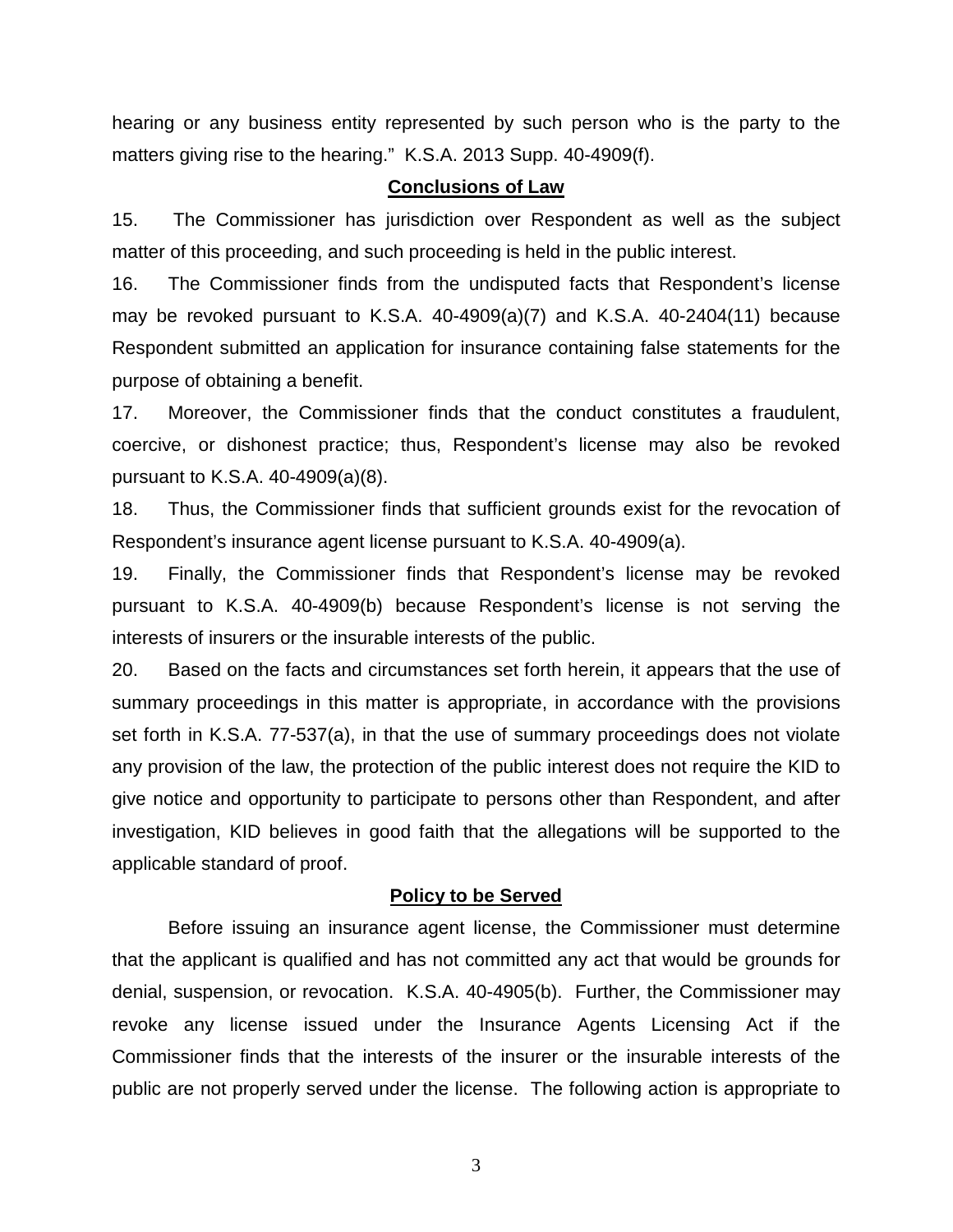promote the security and integrity of the insurance business and protect insurance consumers by licensing, or continuing to license, persons or entities to sell, solicit, or negotiate insurance in the State of Kansas only if their conduct indicates they are both qualified and trustworthy.

**THE COMMISSIONER OF INSURANCE THEREFORE ORDERS** that the Kansas nonresident insurance agent's license of **CHRISTINA M. JARAMILLO** is hereby **REVOKED** and **CHRISTINA M. JARAMILLO** shall **CEASE and DESIST** from the sale, solicitation, or negotiation of insurance, doing any act toward the sale, solicitation, or negotiation of insurance, and/or receiving compensation deriving from the sale, solicitation, or negotiation of insurance in Kansas or on Kansas risks through business conducted on and after the effective date of this order.

**It is further ordered**, pursuant to KSA 77-415(b)(2)(A), that this order is designated by KID as precedent.

## **IT IS SO ORDERED THIS \_\_15th\_\_ DAY OF APRIL 2014, IN THE CITY OF TOPEKA, COUNTY OF SHAWNEE, STATE OF KANSAS.**



\_/s/ Sandy Praeger\_\_\_\_\_\_\_\_\_\_\_\_\_\_\_\_ Sandy Praeger Commissioner of Insurance

BY:

\_/s/ John Wine\_\_\_\_\_\_\_\_\_\_\_\_\_\_\_\_\_\_\_ John Wine General Counsel